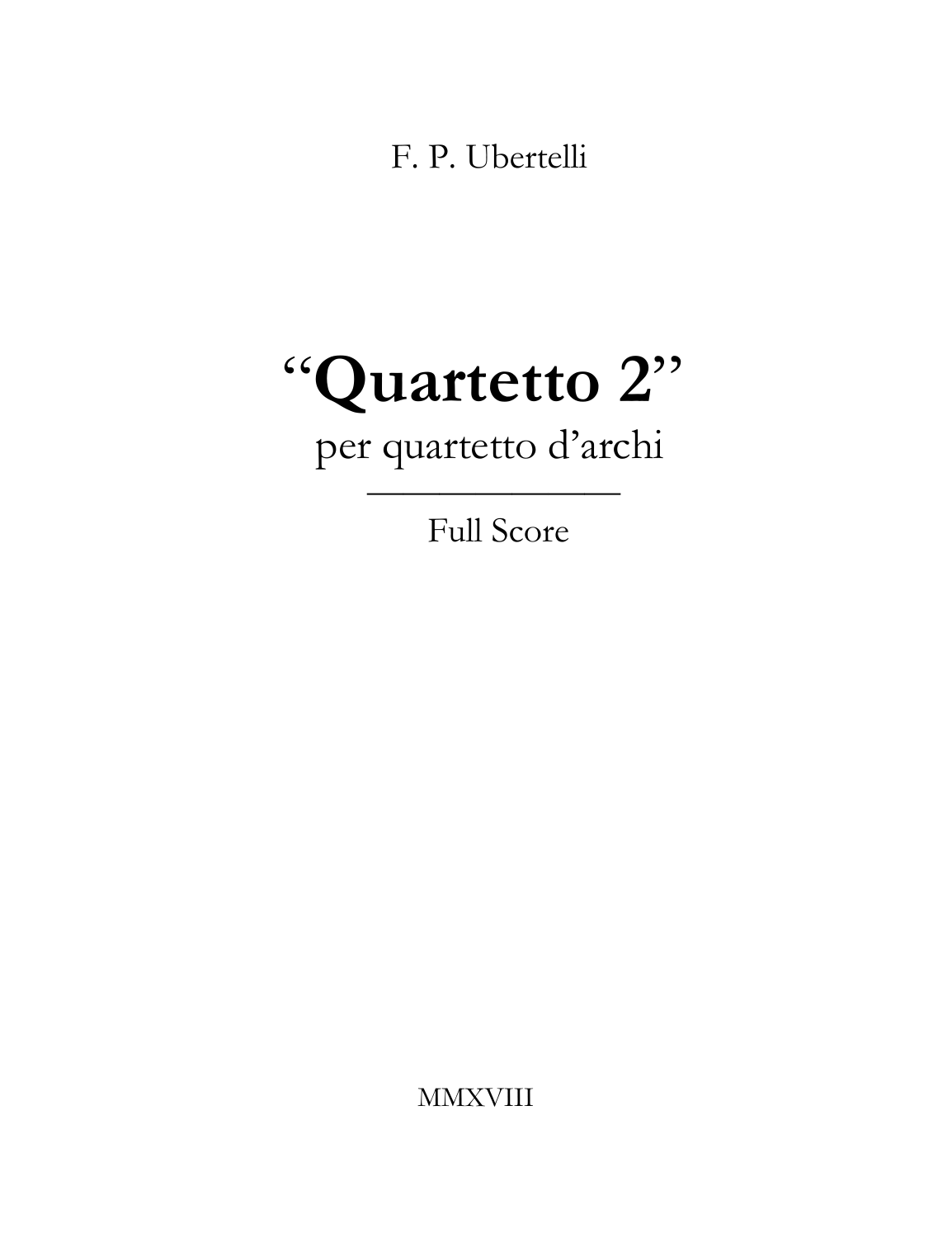*Quartetto 2* illustrates a parallel between the shift to atonalism and the Dionysian experience of looking into the irrational. It seeks to overwhelm the listening parameters and redesign the tonal music geometries through an analysis of language in astructure that is ontologically posterior to the system that instantiates it, i.e., the complex relationships between the signified and the signifier.

*Quartetto 2* seeks to reschedule music inside a system of logically inevitable propositions, such as "protocol sentences" in the definition of a grammar where any identity of opposites, any "transformational equivalent," entails a denial of the "principle of non-contradiction."

Changing things make possible the continued existence of other things. The reality of a string quartet in today's technological world is confronted with a present that is no longer recognizable, in which the screams of expressionism fossilized long ago.

The ideas conveyed here would like to challenge this assertion.

Duration: ca. 12'00''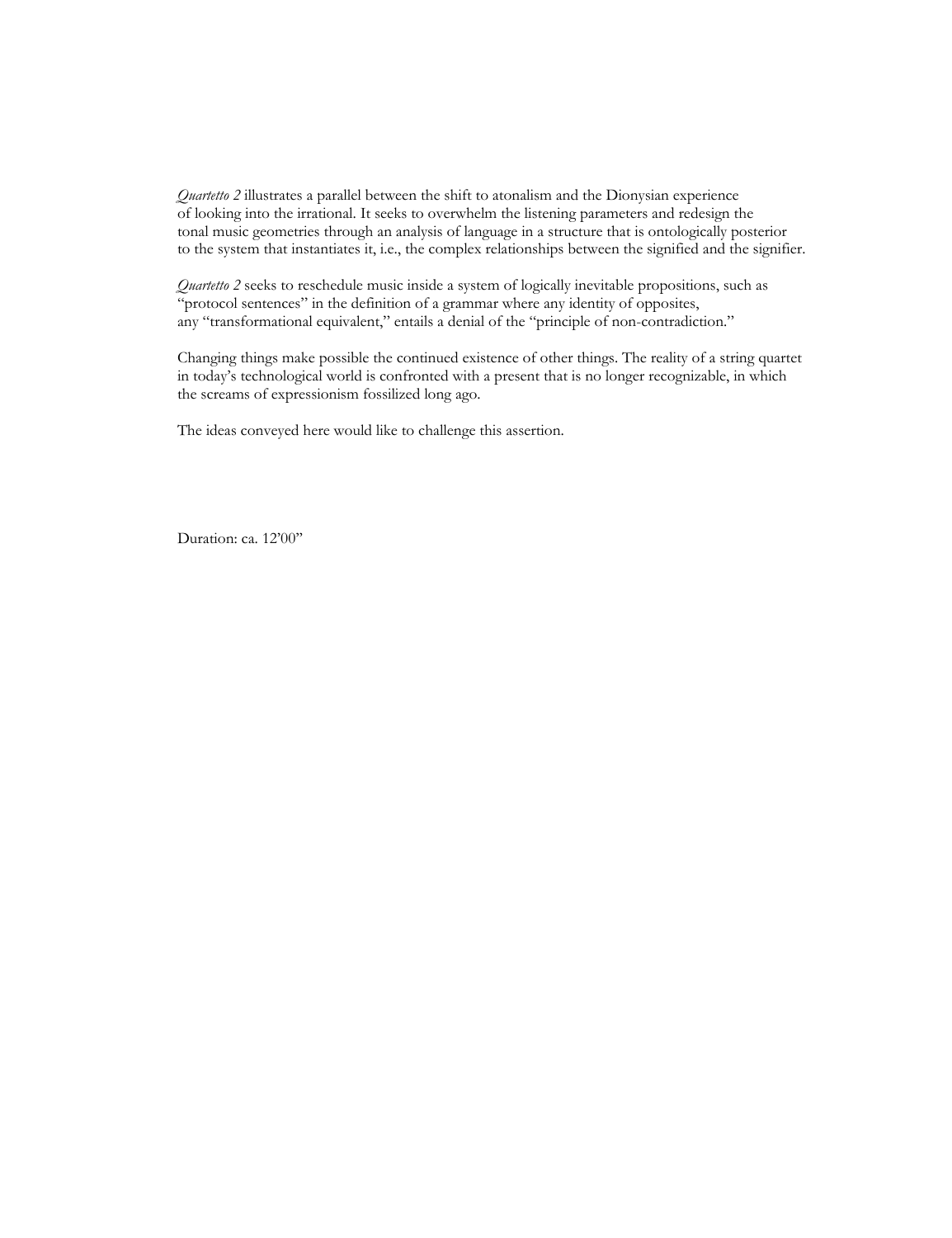## **№ 2 in C "Quartetto d'archi"**

Laudator temporis acti — *for my wife*





Copyright © MMXVIII by F. P. Ubertelli, all rights reserved.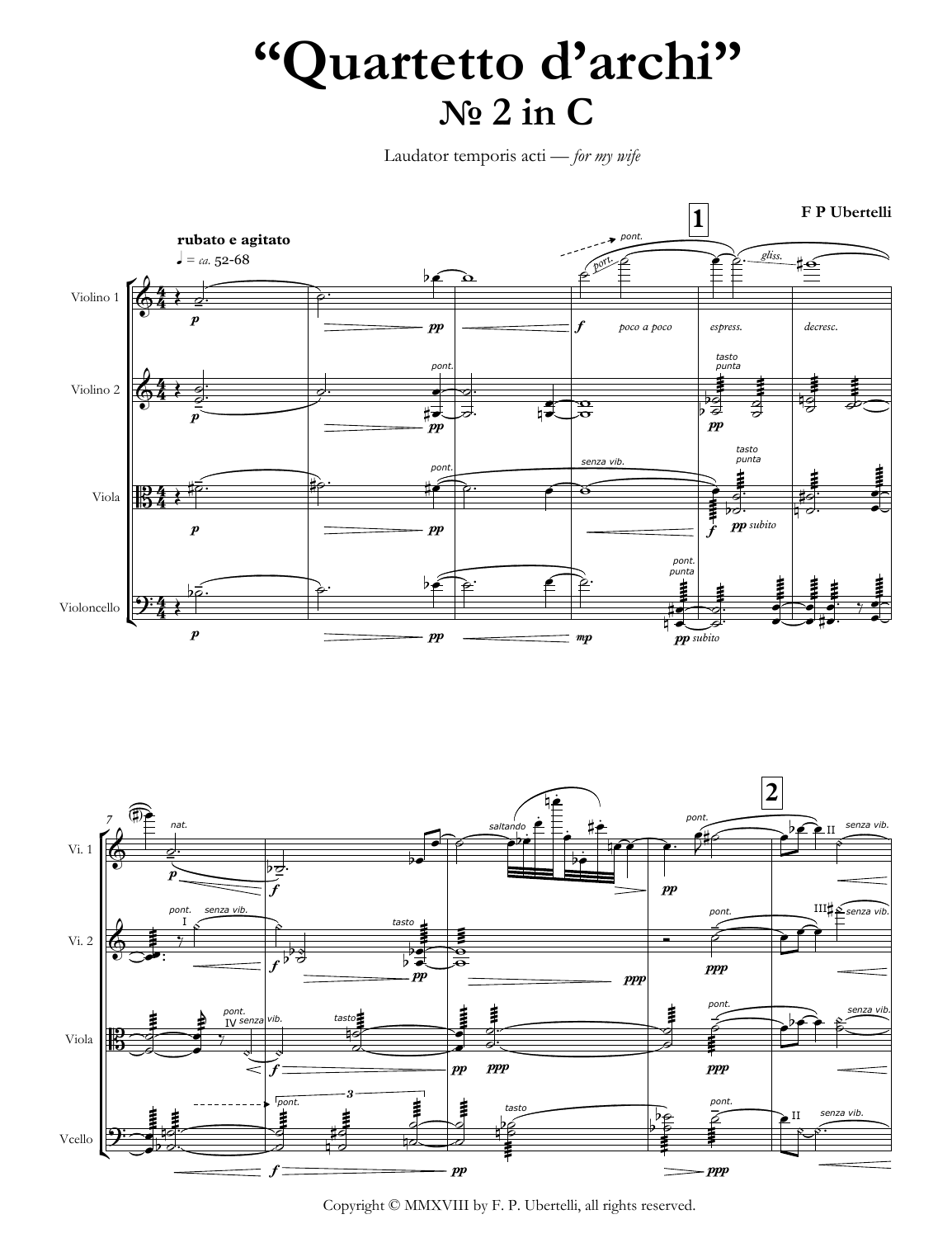



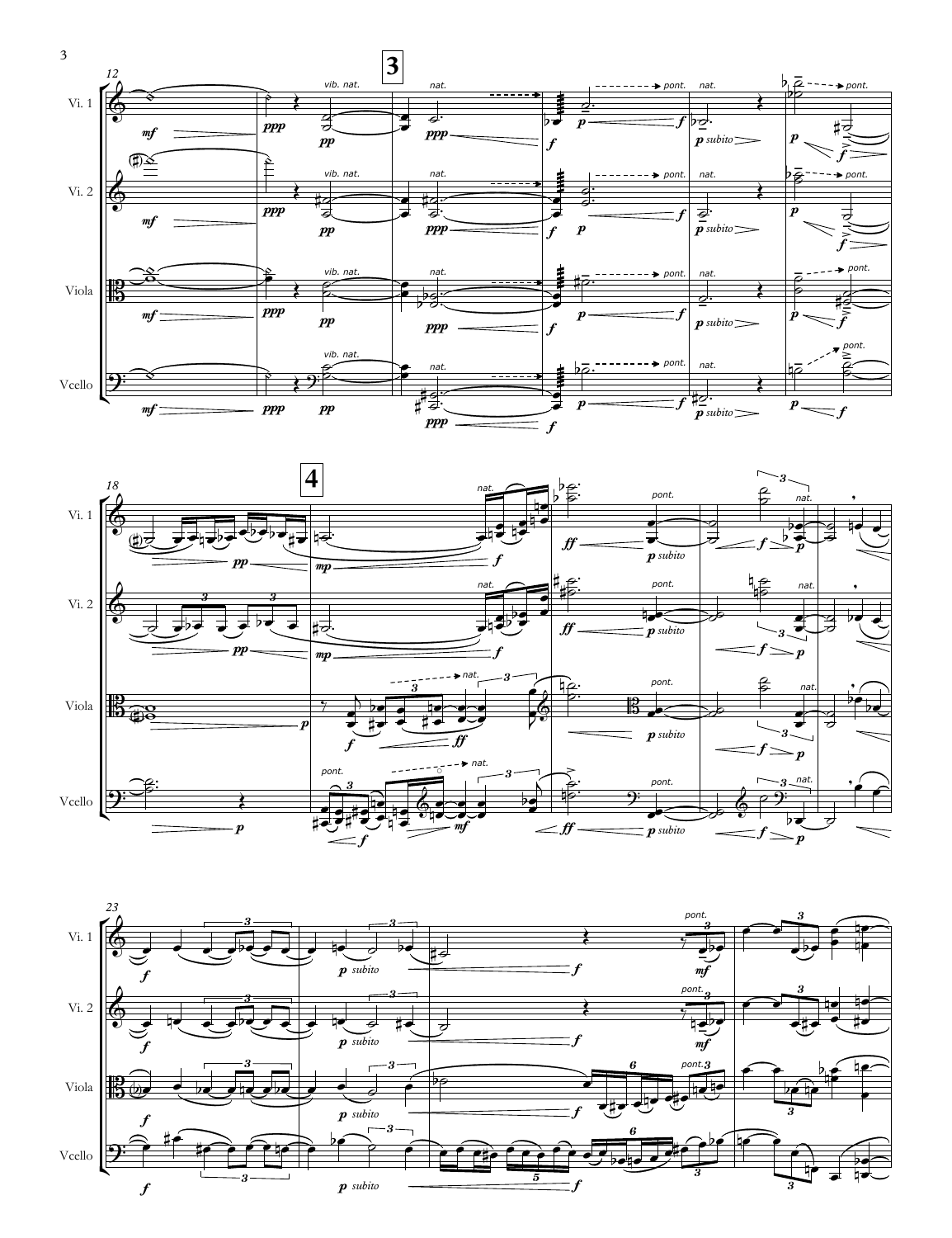



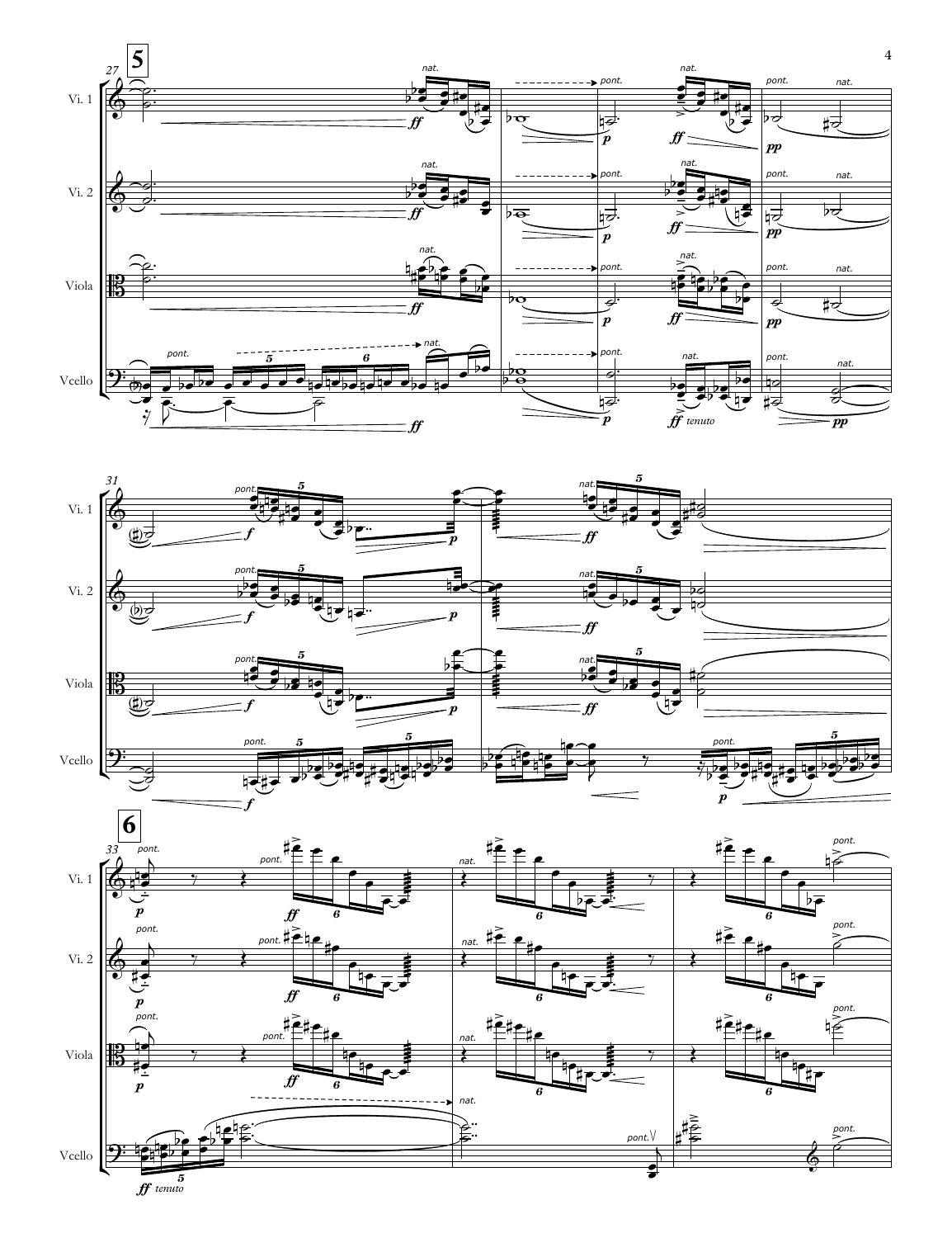



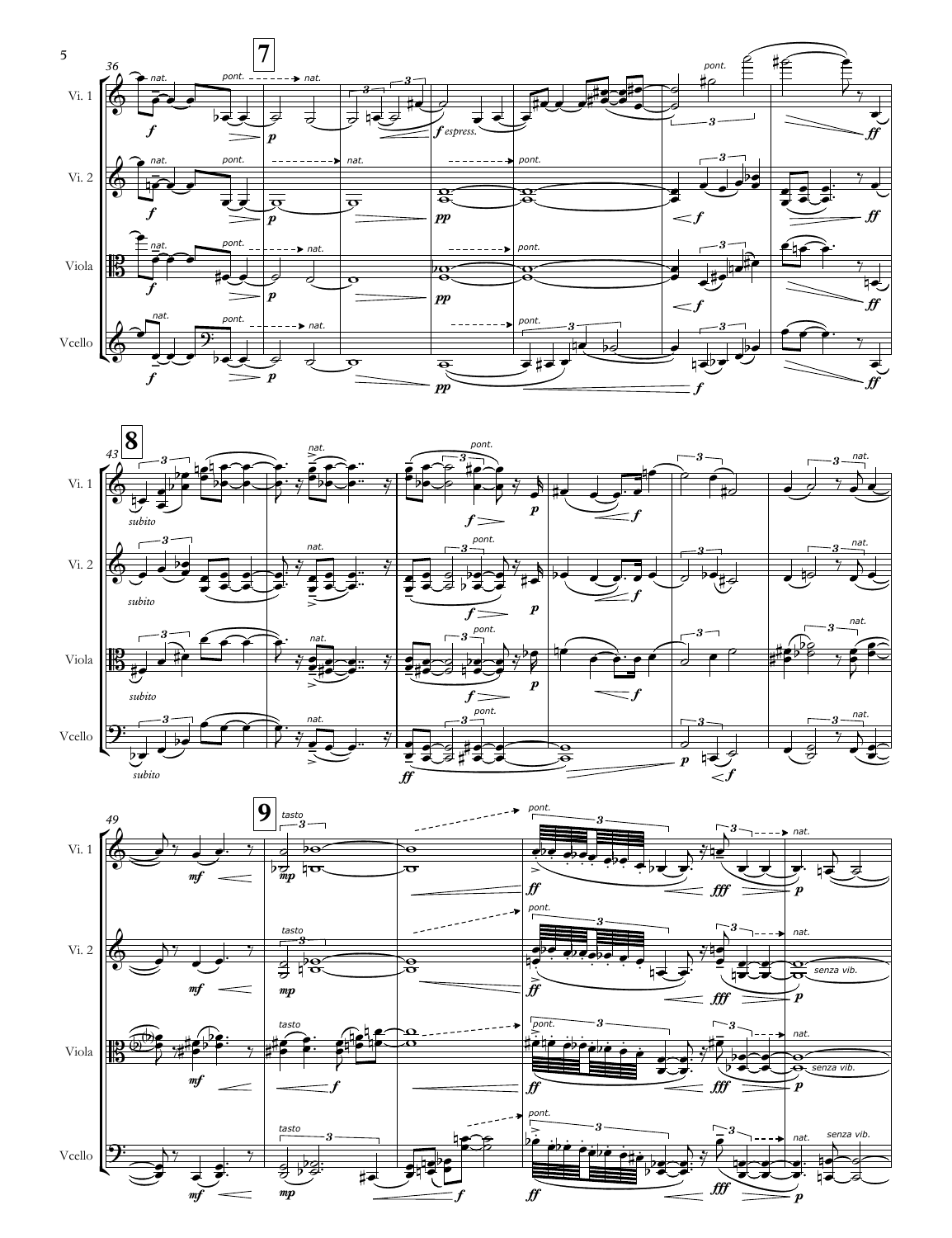



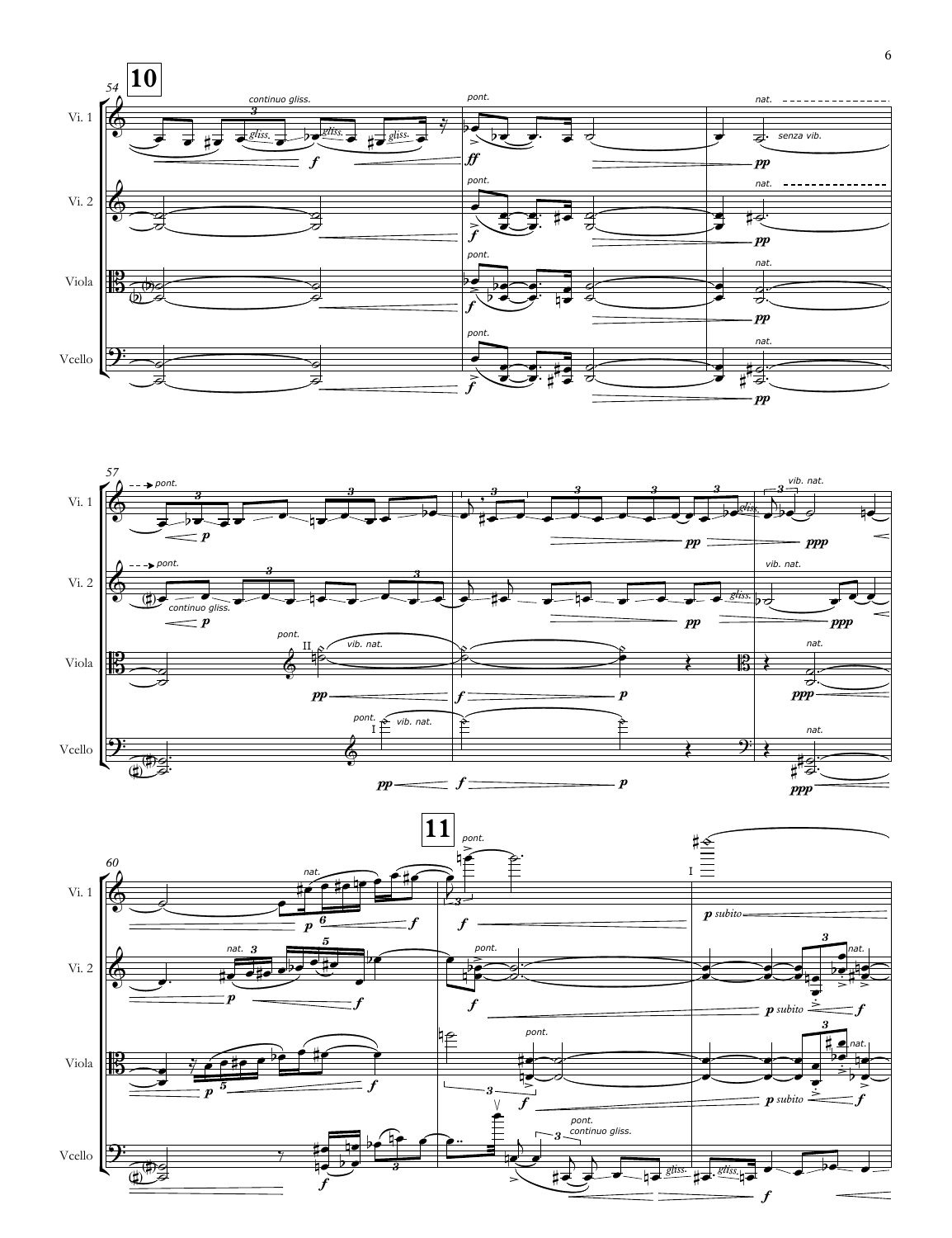





7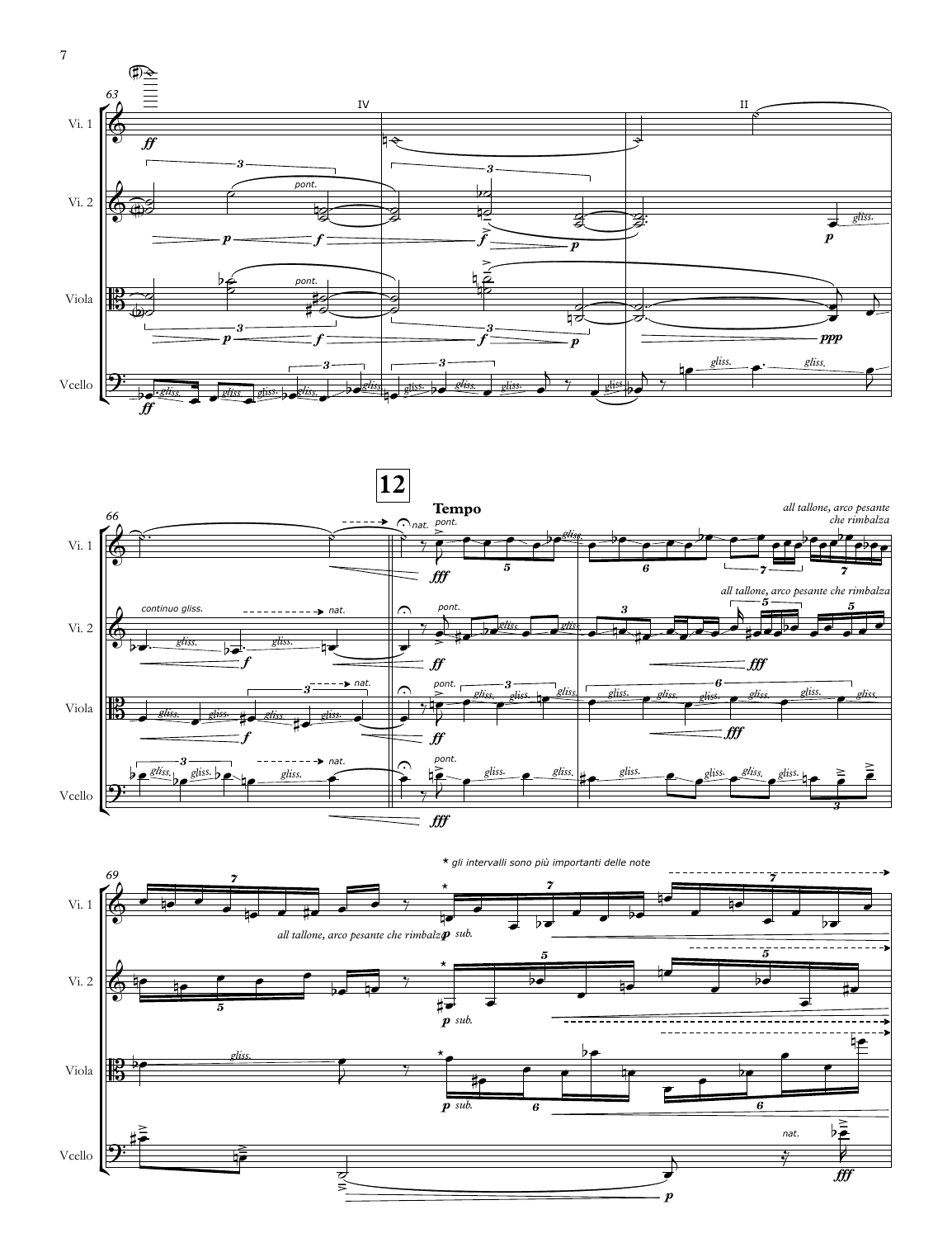



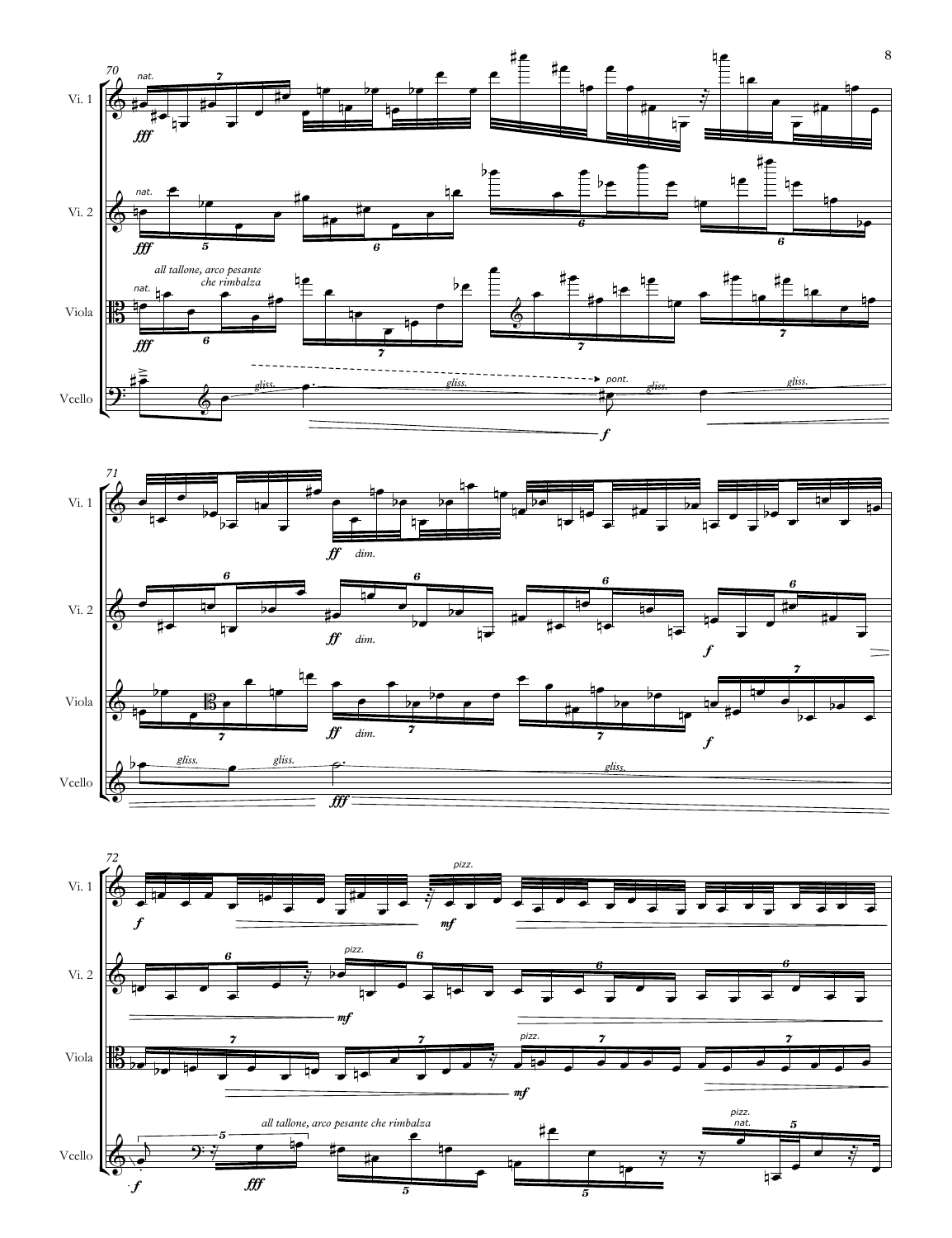



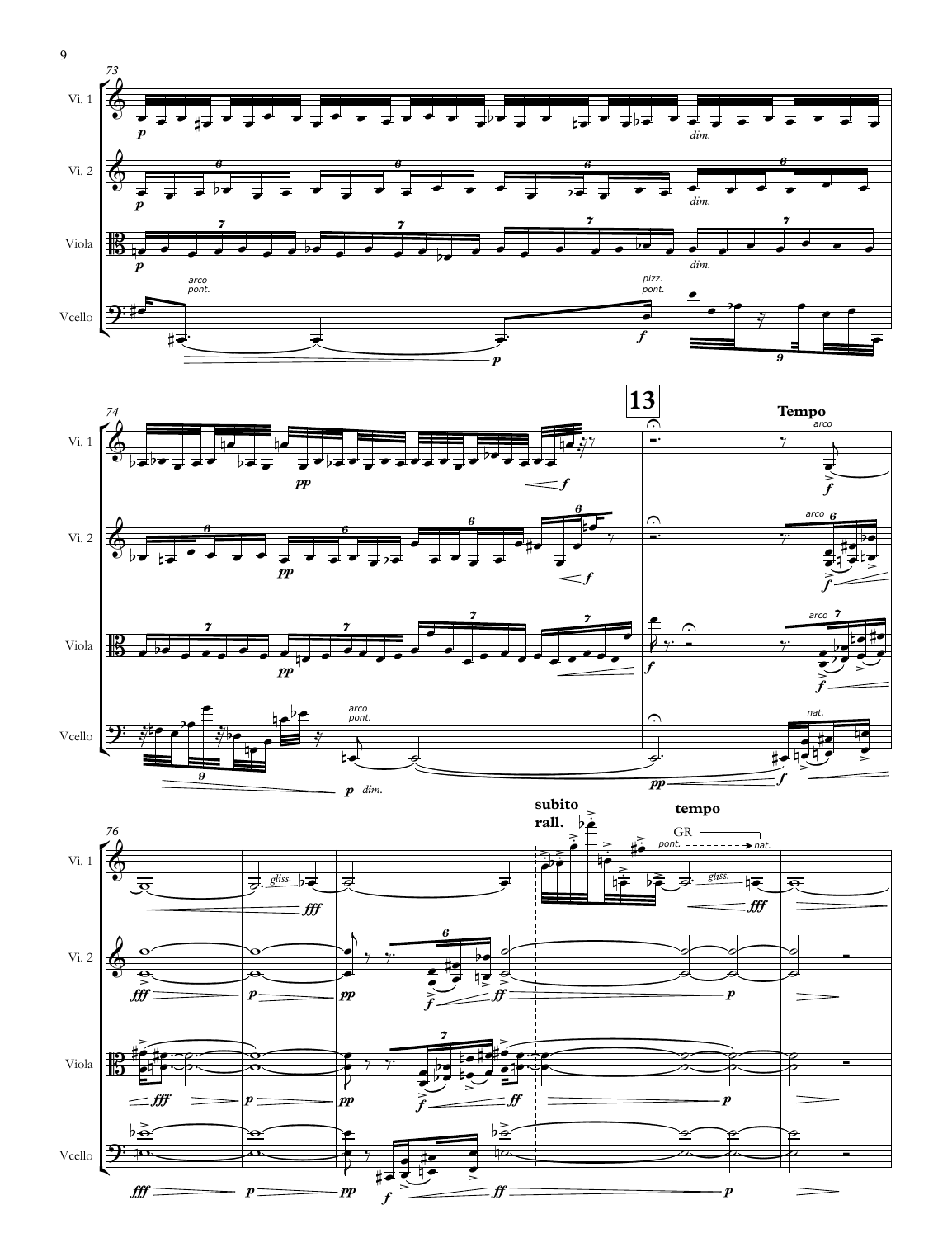

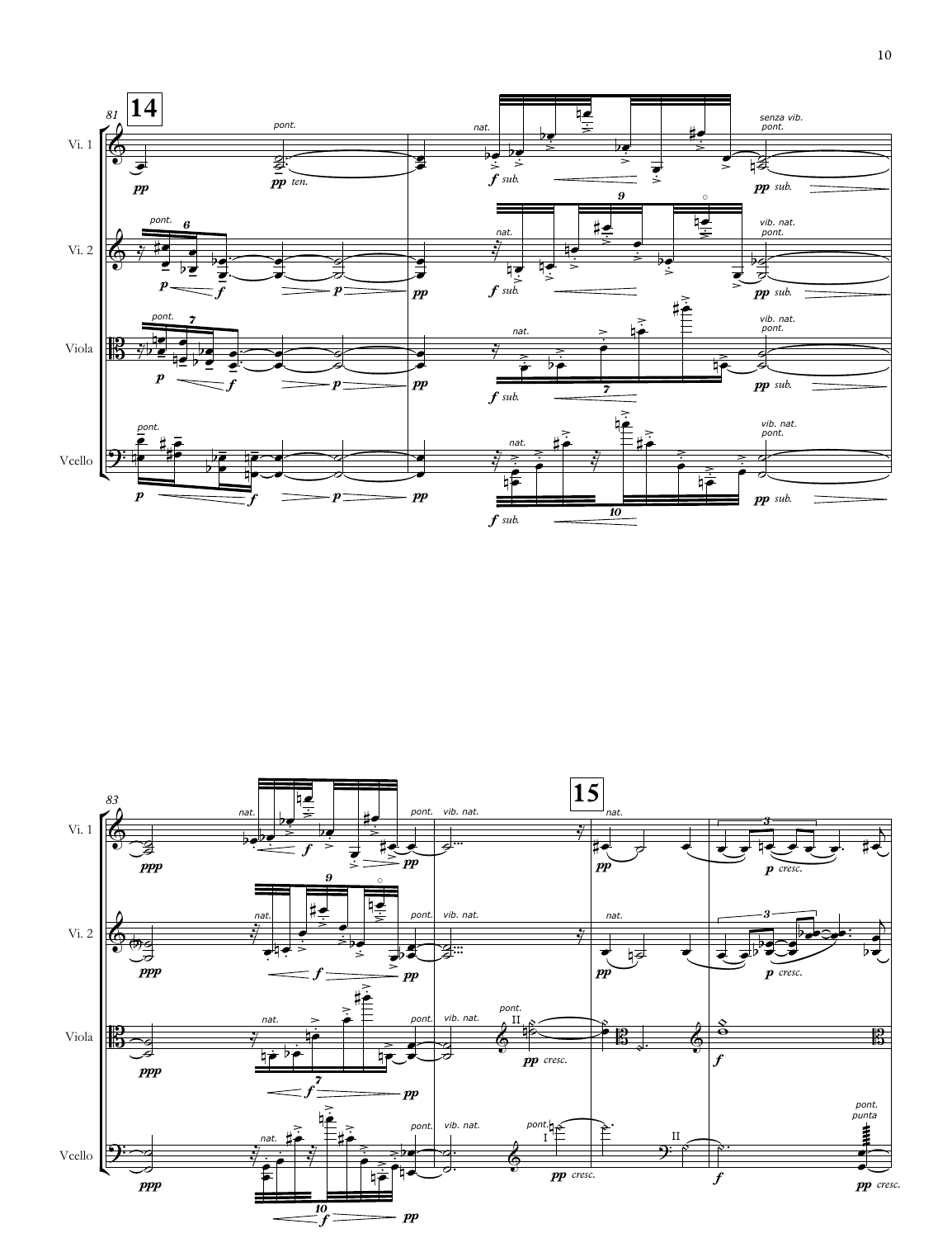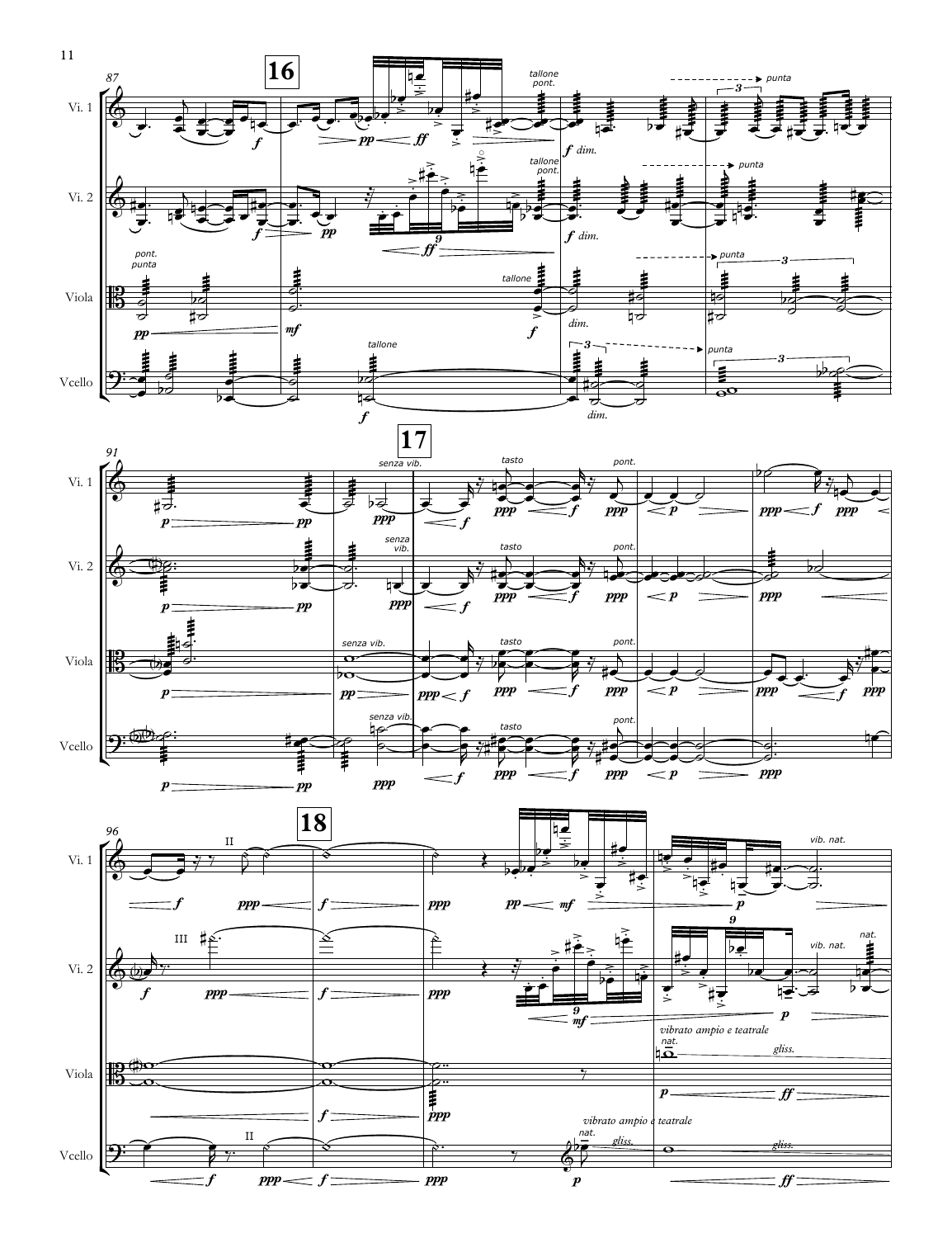



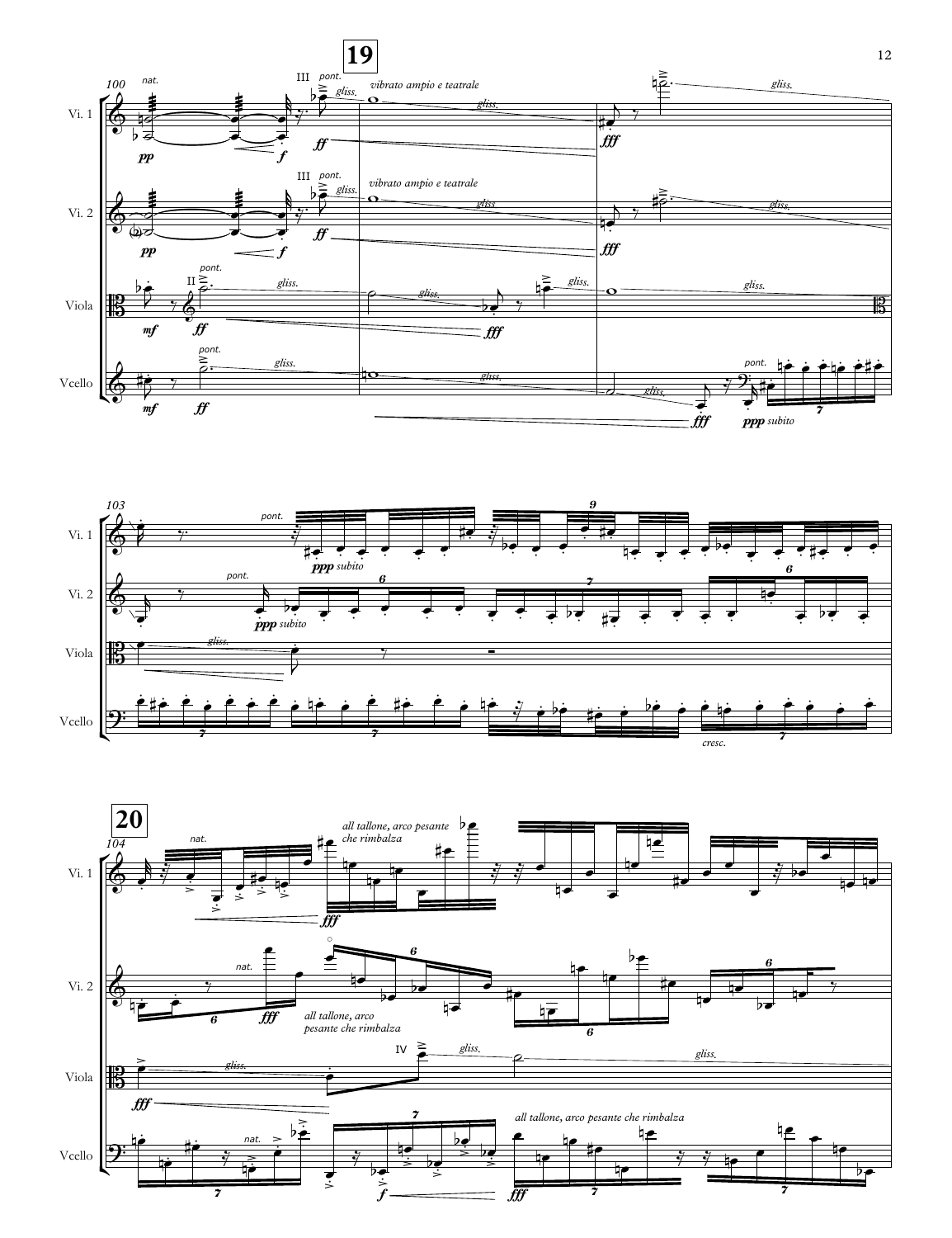



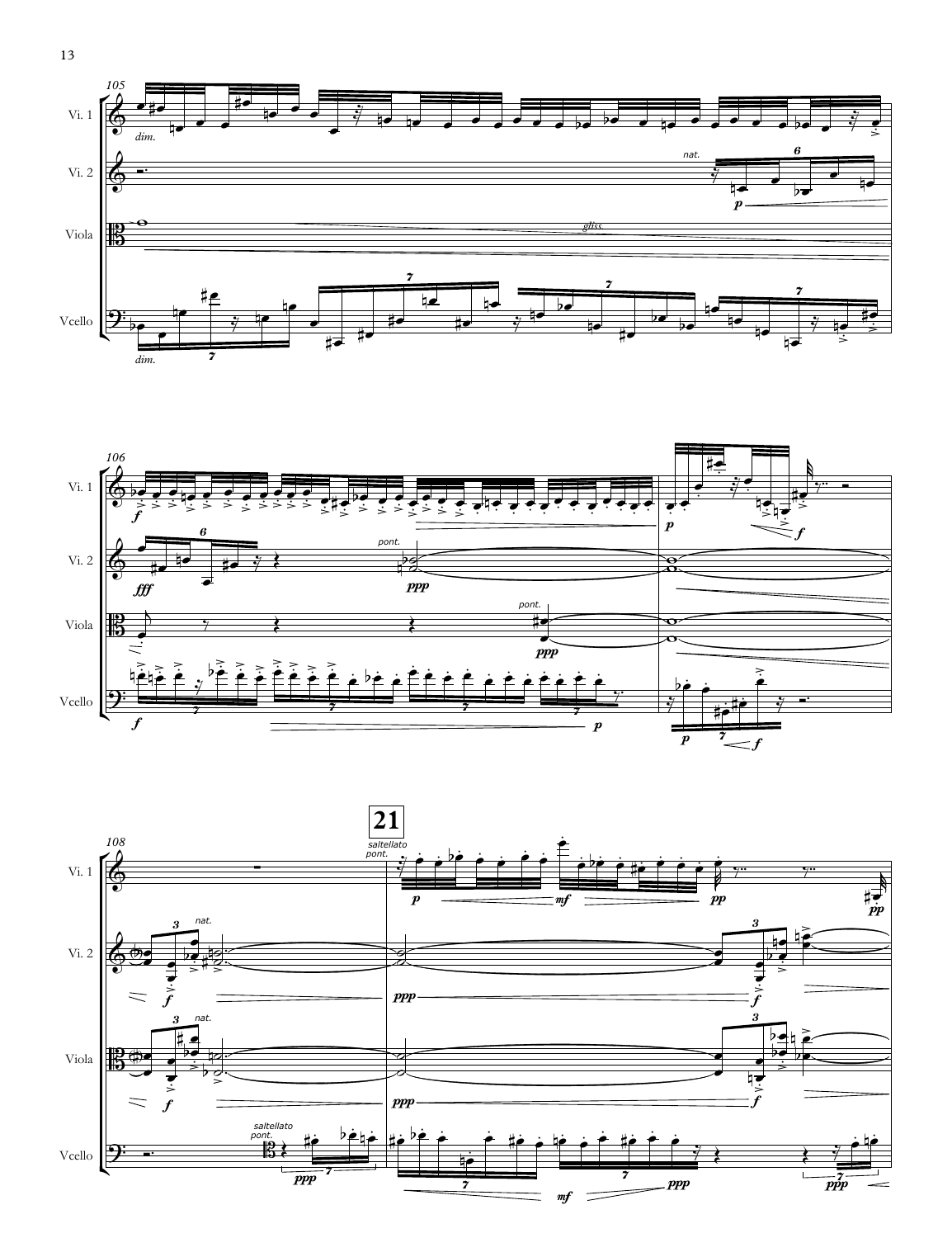



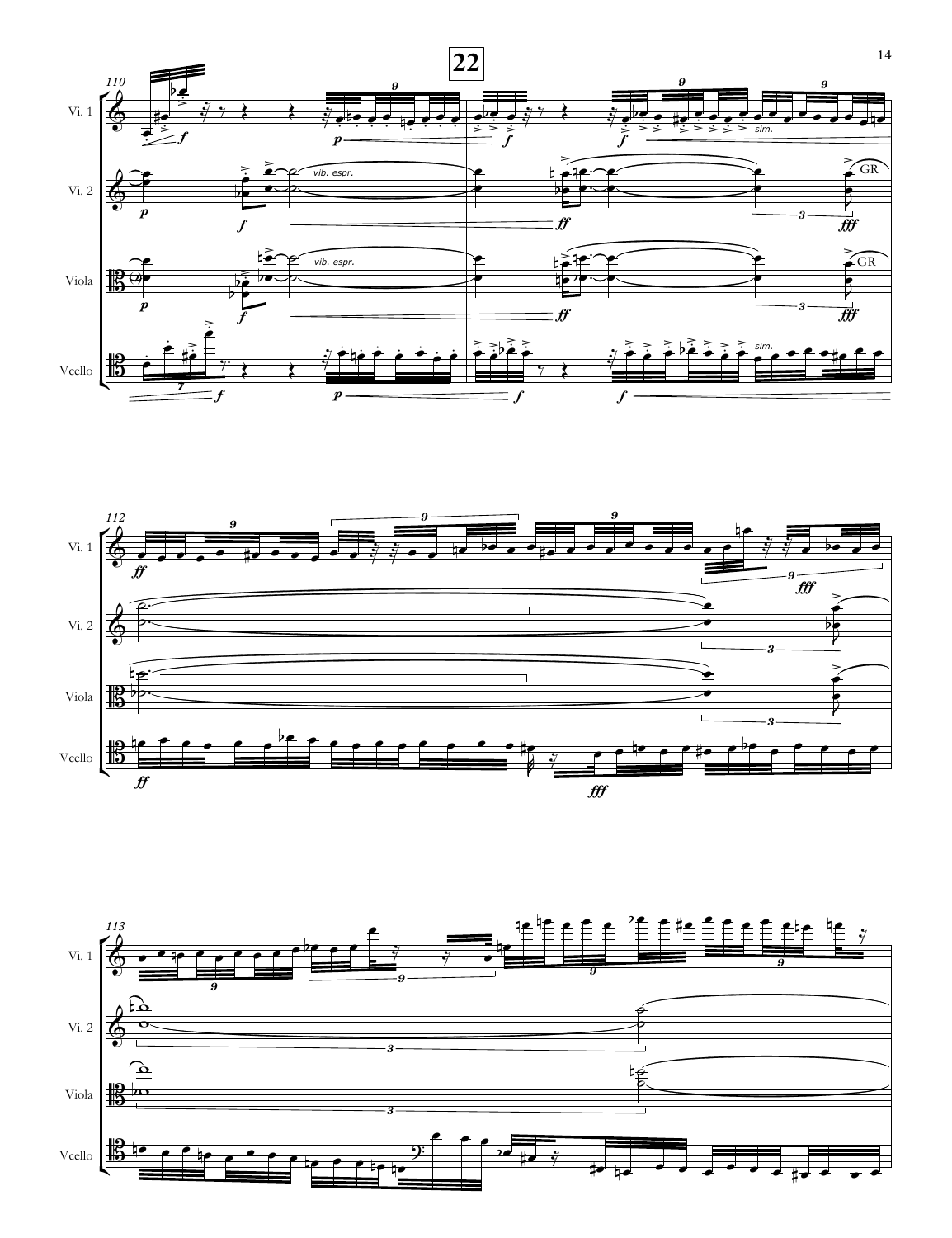



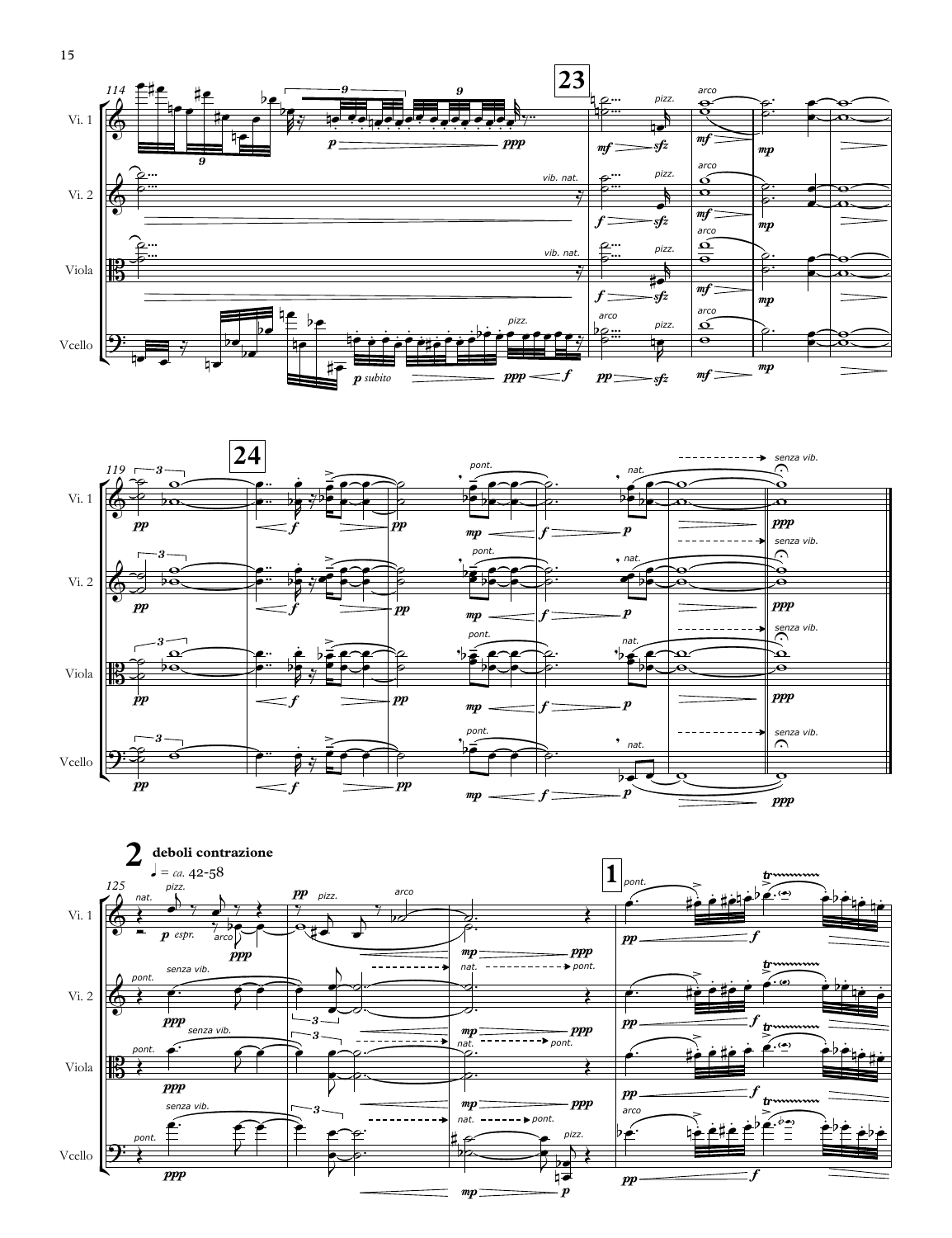



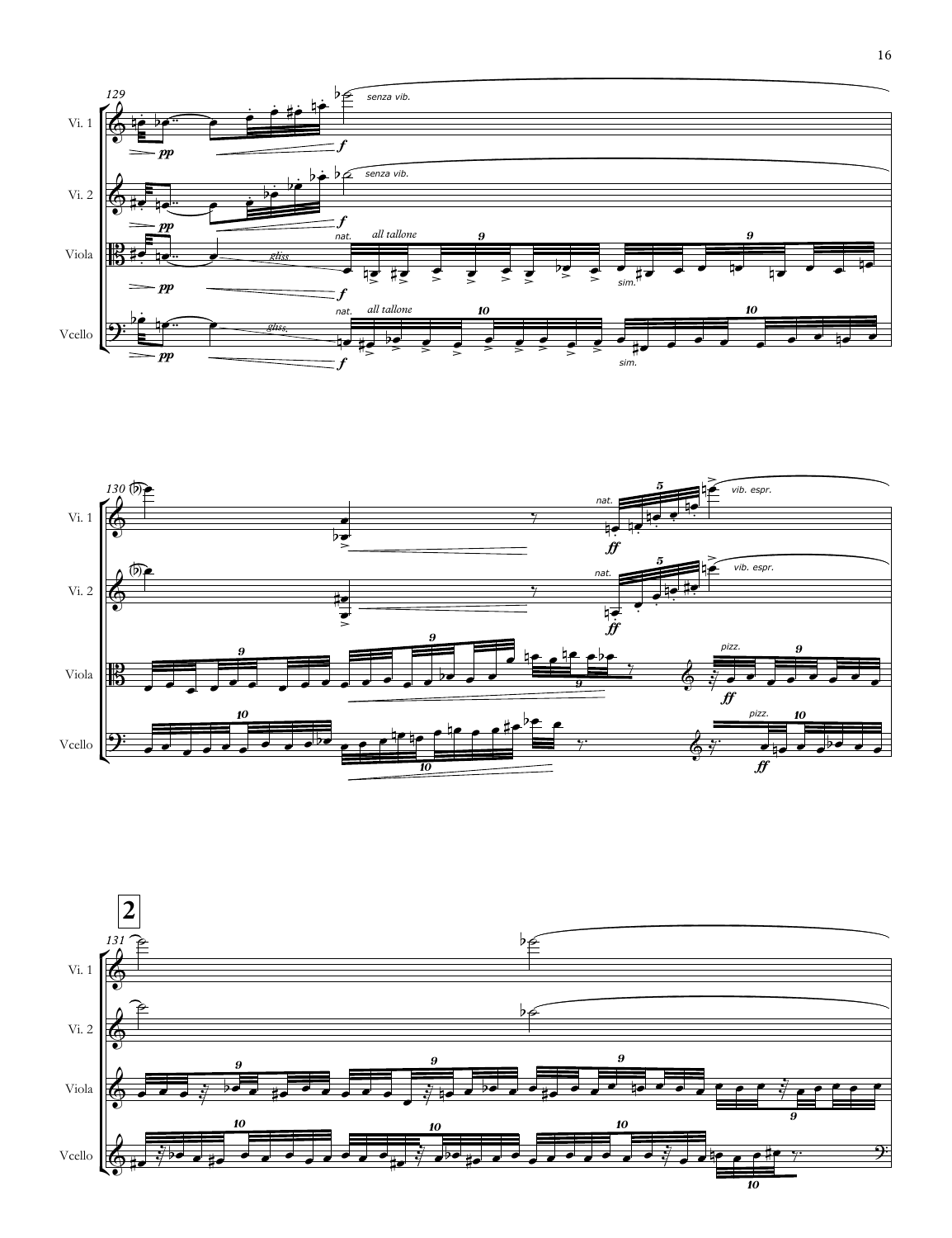



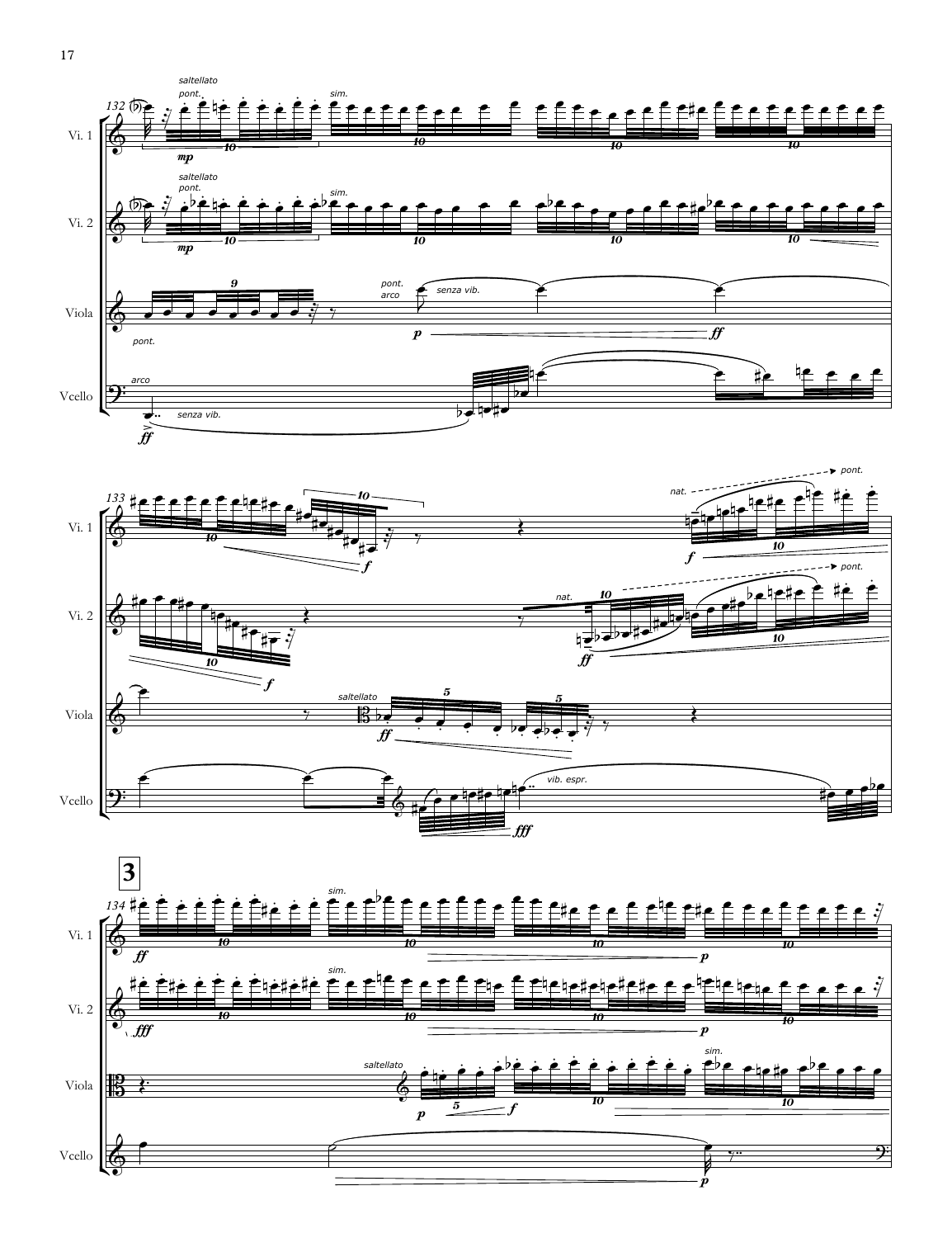